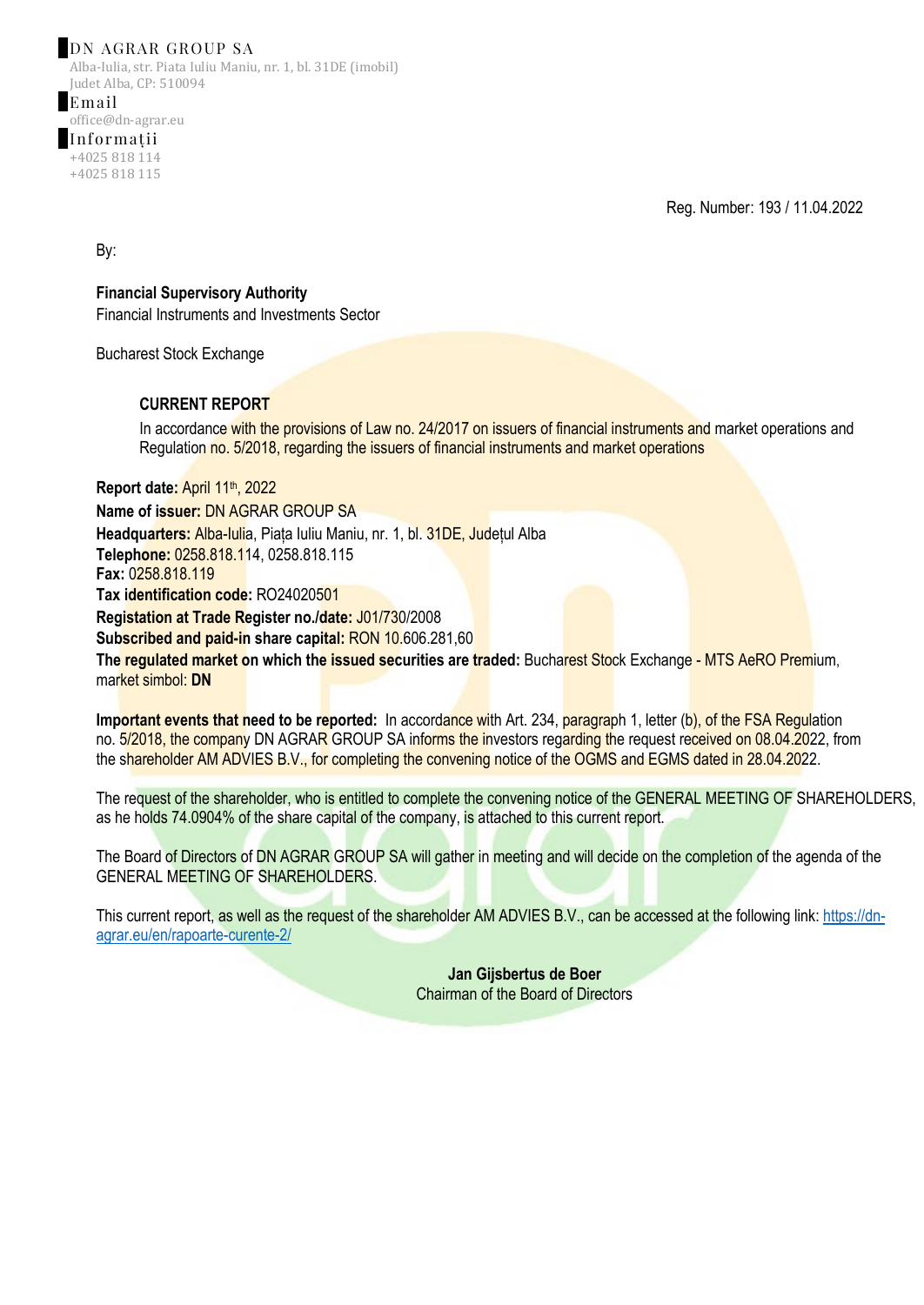Regarding: Request to complete the Convenes of EGMS and OGMS

## Date: 08.04.2022

The undersigned **A.M. ADVIES B.V.** Limited liability company, registered at the Trade Register from Noordwest, The Netherlands, under no. 04087152, with its seat in Langedijk 5, 7958 PJ Koekange, The Netherlands, represented by Jan Gijsbertus de Boer, Dutch citizen, (personal data, anonymized to the company), as shareholder of **DN** 

**AGRAR GROUP S.A.**, an open type joint-stock company, established and operating according to Romanian legislation, with its registered office in Alba Iulia, Alba County, 1 P-ța Iuliu Maniu Street, building 31DE, having trade registry number J1/730/2008, EUID ROONRC.J01/730/2008, sole registrationcode 24020501, fiscal attribute RO, subscribed and paid share capital RON 10,606,281.60 (hereinafter referred to as the "**Company**"), holding 39,291,200 shares, representing 74.0904% of share capital.

We hereby request to complete the Convenes of the Convening Notice for the Extraordinary General Meeting

of Shareholders and Ordinary General Meeting of the Shareholders of the Company as of 28.04.2022 with the

following points:

I. By mistake, the points were inserted in the ordinary meeting of the shareholders and will be inserted in the extraordinary meeting:

**1.**Approval of the guarantee by the Company, of all financial obligations (credit, interest, penalties, other costs), as personal guarantor, of the credit facilities granted by ING Bank N.V. Amsterdam – Bucharest Branch ("the Bank") according to the Credit facility agreements no. 1484 and 1484/01, concluded between DN AGRAR APOLD SRL and the Bank, Credit facility agreements no. 1484/02 and 1484/03, concluded between DN AGRAR HOLDING SRL and the Bank, respectively to the Credit facility agreements no. 16455, 16455/02 and 16455/05, concluded between LACTO AGRAR SRL and the Bank, with all subsequent amendments and completions.

**2.**Approval of the guarantee by the Company, of all financial obligations (credit, interest, penalties, other costs), with movable mortgage on all its accounts opened with the Bank, of the credit facilities granted by ING Bank according to the Credit facility agreements no. 1484/04 and 1484/05, concluded between DN AGRAR GROUP SA and the Bank, Credit facility agreements no. 1484 and 1484/01, concluded between DN AGRAR APOLD SRL and the Bank, Credit facility agreements no. 1484/02 and 1484/03, concluded between DN AGRAR GOLDING SRL and the Bank, respectively to the Credit facility agreements no. 16455, 16455/02 and 16455/05, concluded between LACTO AGRAR SRL and the Bank, with all subsequent amendments and completions.

**3.**Approval of the sale of shares transactions, according to the shares sale-purchase agreement concluded between DN AGRAR GARBOVA CV (as Seller) and DN AGRAR GROUP SA (as Buyer) dated 28.08.2021, as amended by Addendum no. 1 dated 01.11.2021, Addendum no. 2 dated 27.12.2021 and Addendum no. 3 dated 22.02.2022, amounting to EUR 6,815,000, as follows:

- *The Buyer will pay to the Seller the amount of EUR 3,891,365 for the 612,837 shares representing 90% of DN AGRAR APOLD S.R.L., nominal share capital amounting to RON 6,128,370;*
- *The Buyer will pay to the Seller the amount of EUR 1,075 for the 18 shares representing 90% of DN*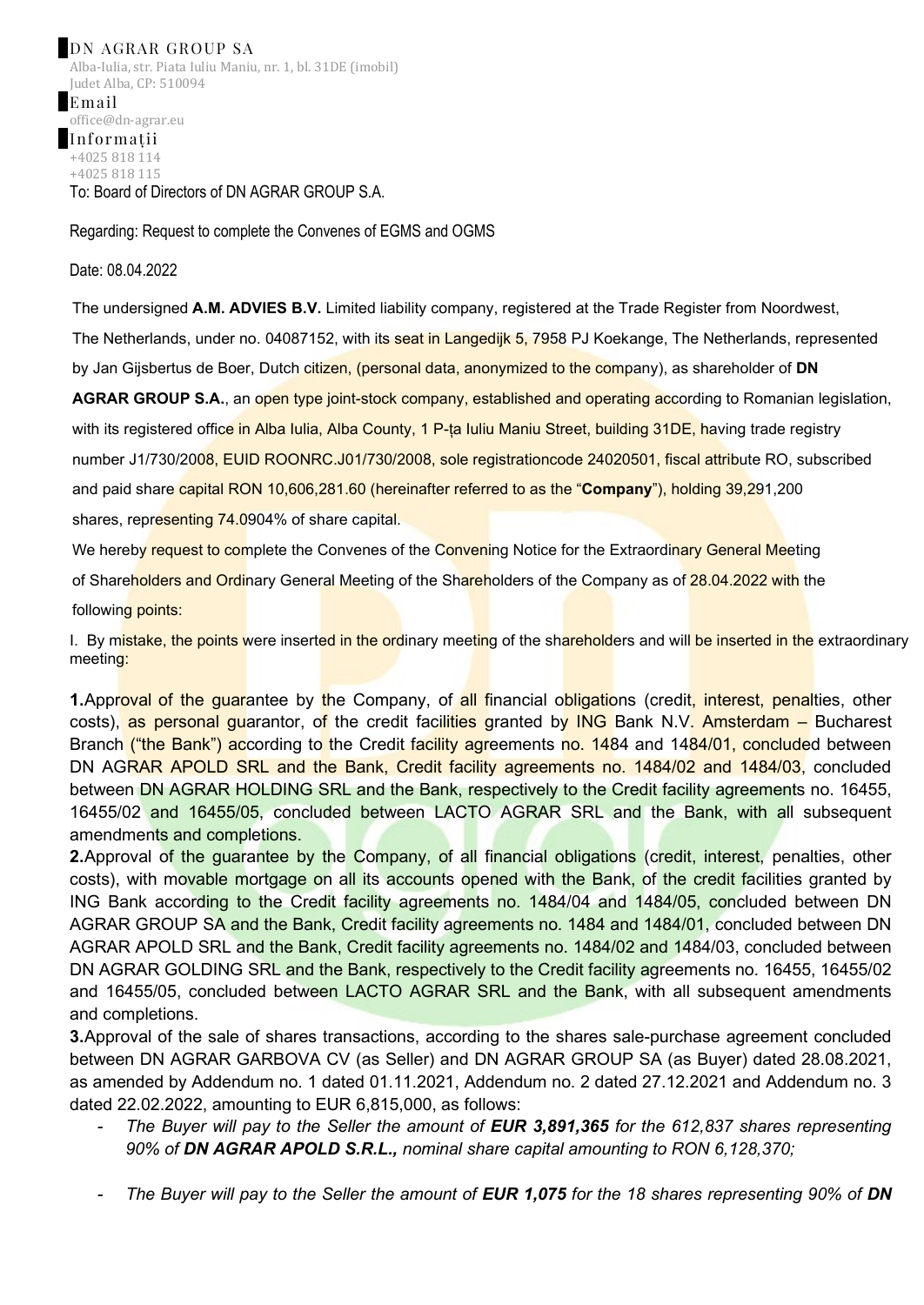*AGRAR CALNIC S.R.L., nominal share capital in the amount of RON 180;*

- *The Buyer will pay to the Seller the amount of EUR 2,921,590 for the 460,100 shares representing 100% of DN AGRAR HOLDING S.R.L., nominal share capital amounting to RON 4,601,000;*
- *The Buyer will pay to the Seller the amount of EUR 970 for the 99 shares representing 99% of PRODAG GARBOVA S.R.L., nominal share capital amounting to RON 990;*

as well as the approval of the repayment of the loans granted by DN AGRAR GARBOVA CV as follows:

- to the company **DN AGRAR APOLD SRL**, according to the Loan Unification Agreement no. 1 dated 31.10.2021, as amended by subsequent addenda (Addendum no. 1 of 31.12.2021; Addendum no. 2 of 21.02.2022; Addendum no. 3 of 22.02.2022), whose value is **EUR 2,173,473.85** (loan amount), plus the related interest until 28.02.2022, in the amount of **EUR 13,947.46**;
- to the company **DN AGRAR HOLDING SRL**, according to the Loan Unification Agreement no. 1 dated 31.10.2021, as amended by subsequent addenda (Addendum no. 1 of 31.12.2021; Addendum no. 2 of 17.02.2022; Addendum no. 3 of 22.02.2022), whose value is **EUR 826,879.45** (loan amount), plus the related interest until 28.02.2022, in the amount of **EUR 41,939.18**.

**4.**Approval of the guarantee by the Company of all financial obligations (credit, interest, penalties, other costs) arising from the credit facility agreements no. 1484/04 and 1484/05 concluded between DN AGRAR GROUP SA and the Bank, the credit facility agreements no. 1484 and 1484/01, concluded between DN AGRAR APOLD SRL and the Bank, the credit facility agreements no. 1484/02 and 1484/03, concluded between DN AGRAR HOLDING SRL and the Bank, respectively the credit facility agreements no. 16455, 16455/02 and 16455/05 concluded between LACTO AGRAR SRL and the Bank, with all subsequent amendments and completions, with movable mortgage on a number of 612,837 shares that will be owned by DN AGRAR GROUP SA in the company DN AGRAR APOLD SRL, representing 90% of the share capital of the company DN AGRAR APOLD SRL, having a total nominal value of RON 6,128,370 (sixmilliononehundredtwentyeightthousandthree-

hundredseventy RON), and on the rights and receivables/ dividends attributable to all the shares that will be acquired, under the Credit facility agreement no. 1484/05 concluded between DN AGRAR GROUP SA and the Bank.

**5.**Approval of the quarantee by the Company of all financial obligations (credit, interest, penalties, other costs) arising from the credit facility agreements no. 1484/04 and 1484/05 concluded between DN AGRAR GROUP SA and the Bank, the credit facility agreements no. 1484 and 1484/01, concluded between DN AGRAR APOLD SRL and the Bank, the credit facility agreements no. 1484/02 and 1484/03, concluded between DN AGRAR HOLDING SRL and the Bank, respectively the credit facility agreements no. 16455, 16455/02 and 16455/05 concluded between LACTO AGRAR SRL and the Bank, with all subsequent amendments and completions, with movable mortgage on a number of 460,100 shares that will be owned by DN AGRAR GROUP SA in the company DN AGRAR HOLDING SRL, representing 100% of the share capital of the company DN AGRAR HOLDING SRL, having a total nominal value of RON 4,601,000 (fourmillionsixhundredonethousand RON), and on the rights and receivables/ dividends attributable to all the shares that will be acquired, under the Credit facility agreement no. 1484/05 concluded between DN AGRAR GROUP SA and the Bank.

**6.**Approval of the guarantee by the Company of all financial obligations (credit, interest, penalties, other costs) arising from the credit facility agreements no. 1484/04 and 1484/05 concluded between DN AGRAR GROUP SA and the Bank, the credit facility agreements no. 1484 and 1484/01, concluded between DN AGRAR APOLD SRL and the Bank, the credit facility agreements no. 1484/02 and 1484/03, concluded between DN AGRAR HOLDING SRL and the Bank, respectively the credit facility agreements no. 16455,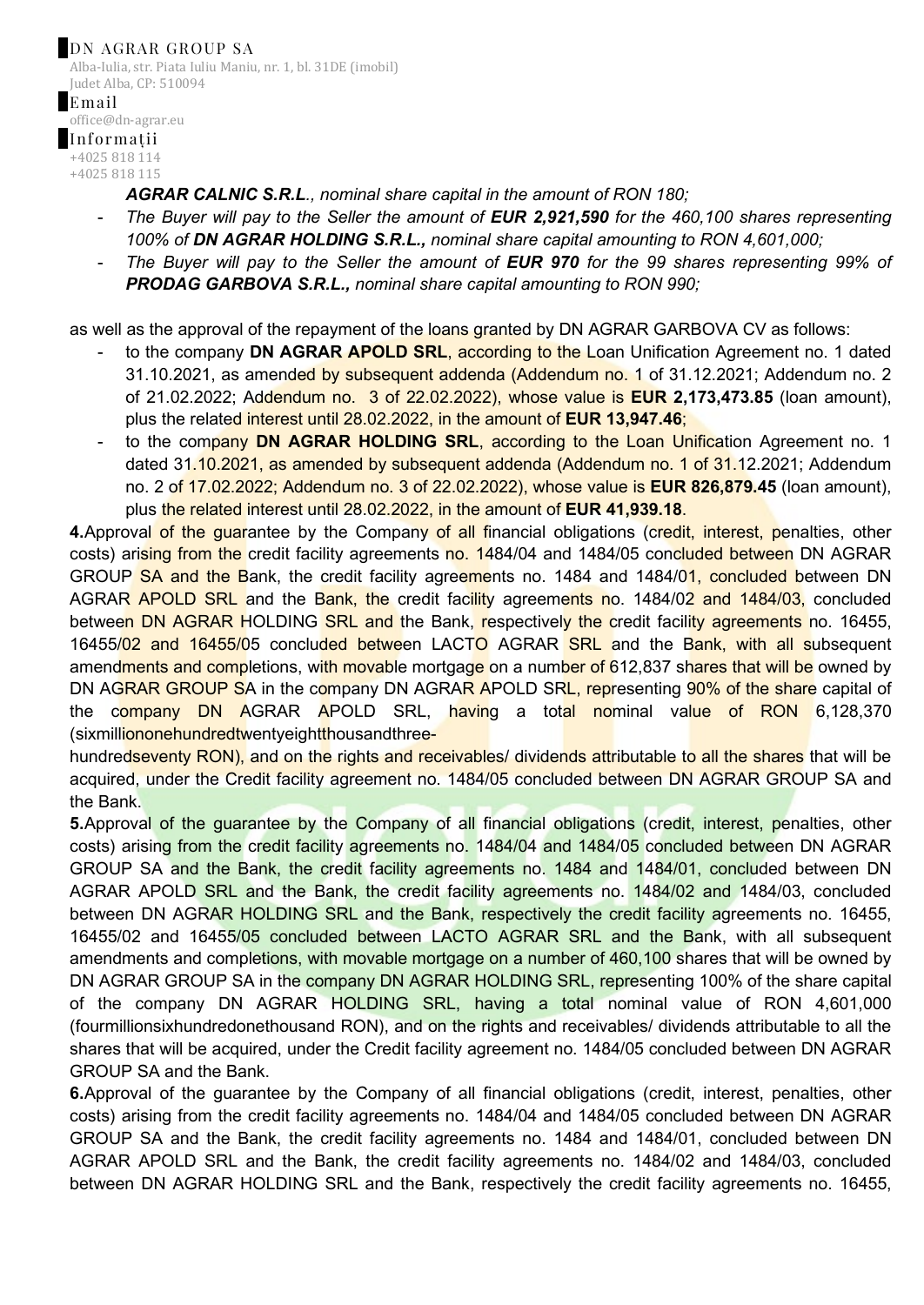## DN AGRAR GROUP SA

Alba-Iulia, str. Piata Iuliu Maniu, nr. 1, bl. 31DE (imobil) Judet Alba, CP: 510094

Email office@dn-agrar.eu Informații +4025 818 114 +4025 818 115

16455/02 and 16455/05 concluded between LACTO AGRAR SRL and the Bank, with all subsequent amendments and completions, with movable mortgage on a number of 18 shares that will be owned by DN AGRAR GROUP SA in the company DN AGRAR CALNIC SRL, representing 90% of the share capital of the company DN AGRAR CALNIC SRL, having a total nominal value of RON 180 (onehundredeighty RON), and on the rights and receivables/ dividends attributable to all the shares that will be acquired, under the Credit facility agreement no. 1484/05 concluded between DN AGRAR GROUP SA and the Bank.

**7.**Approval of the guarantee by the Company of all financial obligations (credit, interest, penalties, other costs) arising from the credit facility agreements no. 1484/04 and 1484/05 concluded between DN AGRAR GROUP SA and the Bank, the credit facility agreements no. 1484 and 1484/01, concluded between DN AGRAR APOLD SRL and the Bank, the credit facility agreements no. 1484/02 and 1484/03, concluded between DN AGRAR HOLDING SRL and the Bank, respectively the credit facility agreements no. 16455, 16455/02 and 16455/05 concluded between LACTO AGRAR SRL and the Bank, with all subsequent amendments and completions, with movable mortgage on a number of 99 shares that will be owned by DN AGRAR GROUP SA in the company PRODAG GARBOVA SRL, representing 99% of the share capital of the company PRODAG GARBOVA SRL, having a total nominal value of RON 990 (ninehundredninety RON), and on the rights and receivables/ dividends attributable to all the shares that will be acquired, under the Credit facility agreement no. 1484/05 concluded between DN AGRAR GROUP SA and the Bank.

**8.**Approval of the quarantee by the Company of all financial obligations (credit, interest, penalties, other costs) arising from the credit facility agreements no. 1484/04 and 1484/05 concluded between DN AGRAR GROUP SA and the Bank, the credit facility agreements no. 1484 and 1484/01, concluded between DN AGRAR APOLD SRL and the Bank, the credit facility agreements no. 1484/02 and 1484/03, concluded between DN AGRAR HOLDING SRL and the Bank, respectively the credit facility agreements no. 16455, 16455/02 and 16455/05 concluded between LACTO AGRAR SRL and the Bank, with all subsequent amendments and completions, with movable mortgage on all receivables held or possibly to be held by DN AGRAR GROUP SA, due by DN AGRAR GARBOVA CV (registration no. 01129709), or by any other third party as a result of the failure to conclude the shares sale-purchase agreement and/ or related to the transaction of transferring shares that has not been completed or has been cancelled for any reason.

**9.**Approval of the guarantee of all financial obligations (credit, interest, penalties, other costs) arising from the credit facility agreements no. 1484/04 and 1484/05 concluded between DN AGRAR GROUP SA and the Bank, with promissory notes, with the amount and maturity in blank, stipulated without protest, issued by DN AGRAR GROUP SA in favour of the Bank and endorsed by Mr. Jan Gijsbertus de Boer, having the capacity of director of DN AGRAR GROUP SA. A separate promissory note will be issued for each credit facility in force.

**10.** For the negotiation of the terms of the credit facility, the signing of the credit agreement, the guarantee agreements (movable/ immovable), any additional documents deriving from these agreements (e.g. addenda for reduction or extension of the credit facility), as well as any other documents, including promissory notes that the Bank will request from the Company in order to grant the loan, we empower Mr. Jan Gijsbertus de BOER, (personal data, anonymized at the company), as legal representative, his signature being fully opposable to the Company.

This mandate is valid for a period of 1 (one) year from the date of granting and will be automatically renewed with successive periods of 1 (one) year each, unless express revocation of the mandate granted according to this power of attorney occurs.

In case of revocation of the mandate, the obligation to notify the Bank about its termination rests with the principal(s). The Bank will not be held liable in any way if it has not been properly informed.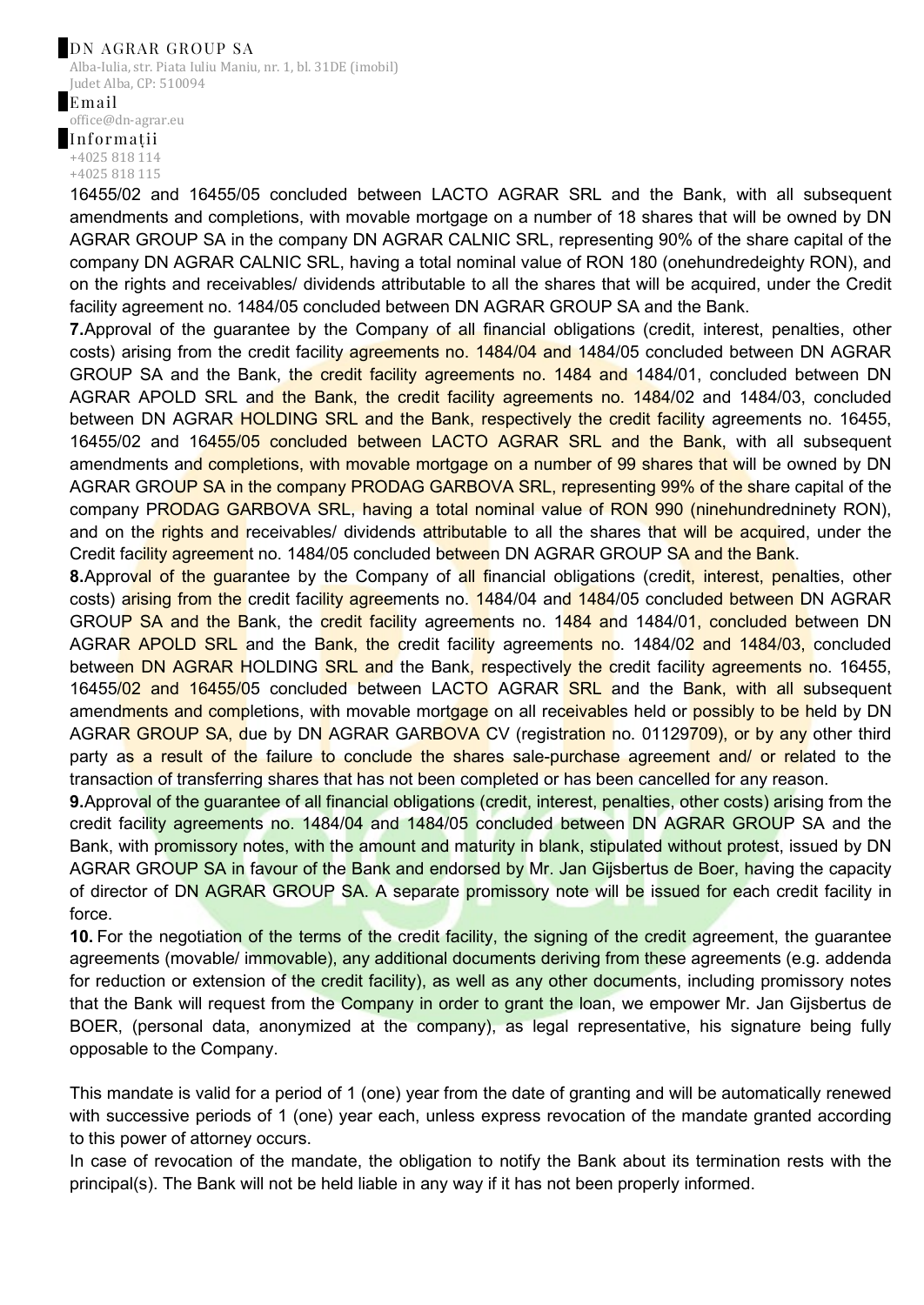Alba-Iulia, str. Piata Iuliu Maniu, nr. 1, bl. 31DE (imobil) Judet Alba, CP: 510094 Email

office@dn-agrar.eu Informații +4025 818 114 +4025 818 115

II. Additionally, there will be some adjustments to the way of organizing and inserting the powers to be granting to the President of Board of Directors, as follows, in the OGMS there will be:

*PENULTIMATE POINT ON THE CONVENING NOTICE: Approval of the date of 17.05.2022 as the Registration Date, which serves to identify the shareholders who will be affected by the decisions adopted by the OGMS and the date of 16.05.2022 as the date representing "ex-date" of the OGMS decision.*

*LAST POINT ON THE CONVENING NOTICE: Approval of the mandate of the Chairman of the Board of Directors of the Company, Mr. Jan Gijsbertus de Boer, with the possibility of substitution, to carry out all procedures and formalities provided by law for the execution of OGMS decisions, to submit and take documents and to sign for this purpose on behalf of the Company, in relation to the Trade Register, the Official Gazette, the Financial Supervisory Authority, the Bucharest Stock Exchange, ING BANK and any other institutions.*

III. With regards to point 5 of EGMS of the convening notice it should be changed and inserted in the end:

Approval for empowering the Chairman of the Board of Directors of the Company, Mr. Jan Gijsbertus de Boer, with the possibility of being *substituted, to perform all procedures and formalities provided by law for the implementation of the EGMS resolutions, to submit and*  receive documents and sign for this purpose on behalf of the Company all the documents related to share capital increase, to represent *the Company in relation to the Trade Register, the Official Gazette, the Financial Supervisory Authority, the Bucharest Stock Exchange, ING BANK and any other institutions.*

IV. We request a new point on the OGMS, as follows:

*Approval of the implementation of a "stock option plan" from the own shares held by the Company, to the administrators, directors and employees of the Company, by allocating a maximum of 1% of the total shares issued by the Company under the following conditions: (a) The members of the Board of Directors have the right to participate in the "stock option plan", which represents additional* remuneration according to art. 153<sup>^</sup>18 (2) of the Companies Law no. 31/1990, being assigned a maximum total number of 0.1% of the *shares issued by the company.*

*b) The Board of Directors shall be mandated to take all necessary measures and to fulfill all the formalities required for the approval and implementation of the "stock option plan", such as, but not limited to. (i) the determination of the criteria on the basis of which the Company directors and staff shall be granted shares, (ii) the determination of the organizational chart positions for which the "stock option plan" will be applicable; (iii) the conditions for acquiring shares; (iv) preparation and publication of information documents in accordance with the law, etc.*

V. We request a new point on EGMS:

*Approval of the buy-back by the Company of its own shares, within the market where the shares are listed or by conducting public purchase bids, in accordance with the applicable legal provisions, under the following conditions: maximum 0.5% of the share capital,* 

*A. in case of buy-back on the market where the shares are listed, at a minimum price equal to the BVB market price at the time of acquisition and a maximum price equal to the lowest value between (i) RON 3 per share and (ii) the higher of the price of the last independent trade and the highest current independent purchase bid, in accordance with the provisions of art. 3 par. (2) of Commission Delegated Regulation (EU) 2016/1052 of 8 March 2016 supplementing Regulation (EU) no. Regulation (EC) No 596/2014 of the European Parliament and of the Council with regard to regulatory technical standards for the conditions applicable to buy-back programs and stabilization measures.*

*B. in case of buy-back by conducting public purchase offers, at a minimum price equal to the applicable legal provisions.* 

*The aggregate value of the buy-back program is up to RON 795,471. The program will run for a maximum period of 18 months from the date of publication of the Decision adopted in this regard in the Official Gazette of Romania, part IV, in order to implement the plan for allocating shares to Company employees and directors, as well as to members of the Board of Directors, approved by the Extraordinary General Meeting of Shareholders; granting a mandate to the Board of Directors to carry out this Decision. Buy-back trades may have as*